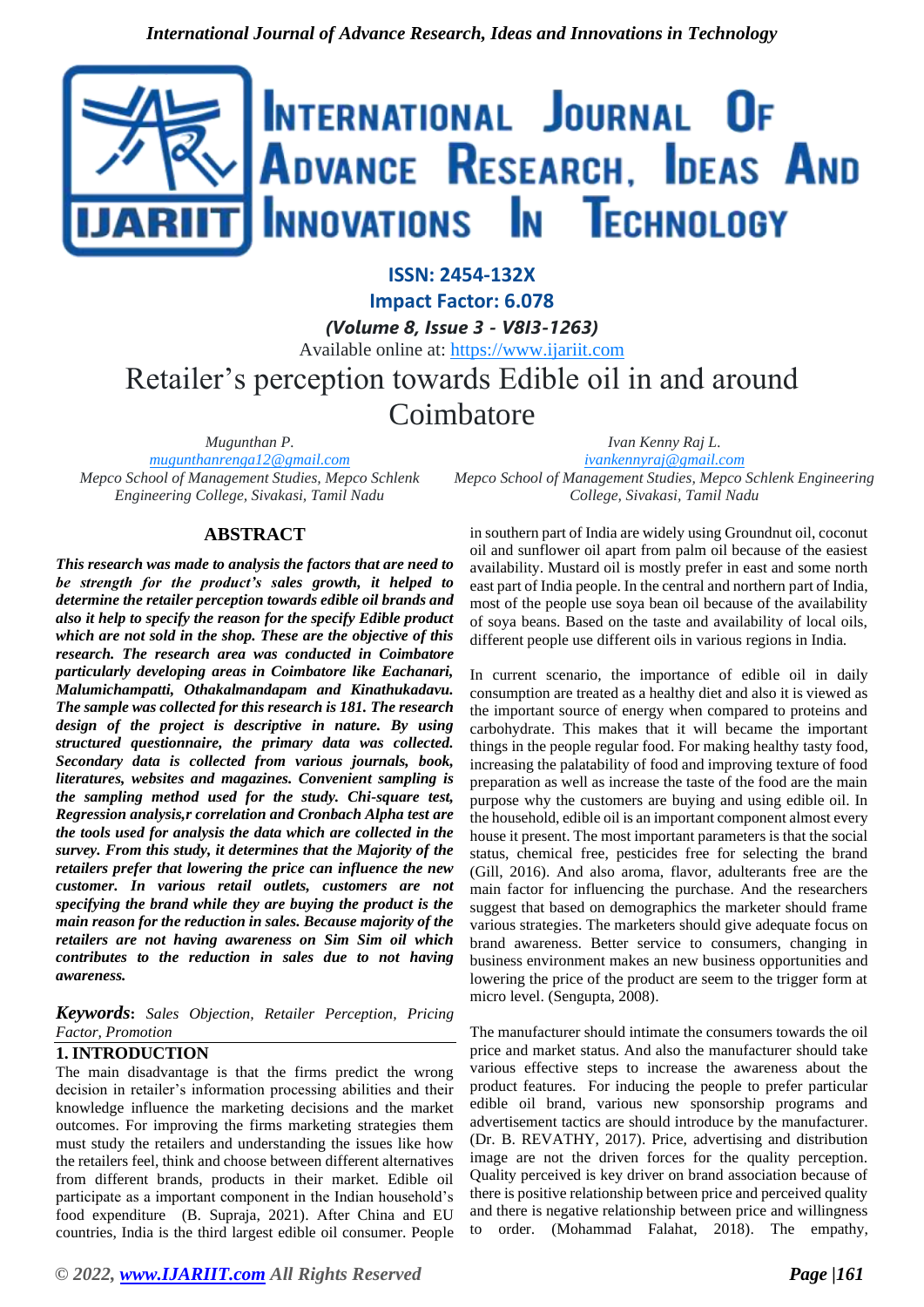# *International Journal of Advance Research, Ideas and Innovations in Technology*

dependability and sophistications are the 3 main dimensions of having positive impact on consumer based retailer equity. Vibrancy and authenticity are 2 dimensions of not having any impact on consumer based retailer equity. (Das, 2014).

## **2. LITERATURE REVIEW**

The literature review present in below of the major studies so as it helps to get idea of the edible oil retailer perception, factors for strengthen the brands and reason for the product which are not sold in the retail shops. Although, many research were the study about the consumer perception, awareness and behavior towards edible oil, but very few studies are explain the retailers perception towards edible oil and many paper are not clear explain the reasons for the product which are not sold in the retail shops. Therefore, for filling the gap in the literature, this present study seeks to analyze the factors needs to be strength for sales growth and to specify the reason of the product are not sold well from the retailer's perception.

The main factors that are affecting the consumer's choice for choosing the brand between the manufacturer product brands and the retailers own producing brands. Without any sacrifice in the quality 23% of respondents felt that their own labels would save money and they are the above average propensity consumers for buying the brand products. The research is started with the questions on why the consumer's perceptions on the products may differ. Rather than the consumer's characteristics, the propensity of people to buy their own labels is associated with the consumer's perception, according to this study. It is a very complex matter and the researchers said that a satisfactory resolution is a helpless one. But the appearance of importance for consideration on consumers purchasing experience. 387 samples were collected for this research. The research concluded that probably in terms of quality and nor price difference some own labels products have to fail (Lennon, 2007)

This research conducted on branded edible oil's brand loyalty of urban and rural consumers in Chittoor District in Andhra Pradesh. From each rural area in Chittoor District, they selected 10 consumers randomly for the sample. From each urban area in Chittoor District, they selected 20 consumers randomly for taking samples. Therefore, in this study they collected the sample for the survey of totally 60 rural consumers and 60 urban consumers. The examination on brand loyalty towards the branded edible oil in rural and urban consumers is by using simple percentage analysis. They concluded that the rural areas respondents of 21.66% were suggesting the current brand to others and even they are ready to use new products which are launched by the current product's brand company. And about 46.66% respondents were suggesting the current use of brands to others by urban areas consumers. And in this study, it revealed that 35% of rural area's respondents were brand loyal and 61.66% urban area's respondents were brand loyal. (B. Supraja, 2021)

At retail level, the different oil brand patterns are found in this study. From the marketing point of view, this study tries to suggest the areas for improvement. The researcher prepared a specific questionnaire and she used it as an instrument for data collection. And the questionnaire contains open and close-ended structured questions. And she collected responses from various oil retailers. Survey method is used in this research. The researchers conducted the survey through a personal interview. And she met the respondents in person and she collected the required data in the form of a face to face interview. The researcher collected totally 300 respondents and she used a nonprobability convenience sampling method in this study. Percentage method, rank correlation, weighted average method and cross tabulation method are used as tools for data analysis. From this study, the researcher found out that 31% of respondents said that health is the main preferable factor for brand selection. And in the market gold winner is the most edible oil brand said by 24% of respondents. And only 13% of respondents felt like cold pressed oil is the most edible brand. (Dr.J.Srilekha, 2018)

The main aim of the study is to find the retailer's influencing factors for selecting Coconut Oil brand. Also this research studies the brand preference level among retailers for AVM coconut oil. This study helps the AVM coconut oil company to know their retailer's preference and awareness about their product. And also this study helps measure the effectiveness of current promotional activities done by Coconut Oil Company. In this research, the researcher used a convenience sampling method and in the form of descriptive research design. For the primary data, he collected the data from North Chennai respondents by using an interview schedule method. And the sample size of this research is 80. Percentage method and weighted average method are used as a tool for analyzing the data from the data collected. And they concluded that from the distributor side, needing regular visits is the retailer's expectation. And the brand name, Advertisement and quality are the intense factors to buy brand products. (D.Ravindran, 2018)

Indian food retail brands considered about the linkages of purchase intention with retailer perceived quality, retailer loyalty, and retailer awareness and retailer association. In Indian retail branding context, particularly in food retail branding context had not studied about the purchase intention so well. So it took a contribution in this study as a void. Exploration of direct and indirect impact of brand awareness, perceived quality and brand loyalty on purchase intention is the main objective of this study. In this study they took retailers as a brand. From the Indian food retail brand taken as a perspective, this study was conducted. In retail branding research, one of the most crucial trends is the rise of a retailer as a brand. For this study, they collected a total of 355 samples as primary data through a structured questionnaire. Systematic sampling method as used in this study. The data was collected from the age of 18 year food retail shoppers in the metropolitan city of India so called Kolkata. Statistical technique used in this study for testing the hypothesis is structural equation modeling. In this study they find out that the indirect relationship is stronger than the direct relationship. (Das, 2014)

#### **Objective**

To identify the factors influencing the retailers perception towards Idhayam brand products.

To find out the factor attributing on different retail outlets to sales objection for Idhayam brand products.

• To determine the impact of retailer's awareness on Sim Sim oil on retailer's sales objection

#### **3. RESEARCH METHODOLOGY**

Methodology contains various specifications like research design, area of study, sampling tools used for data collection and tools used to analyze the data. The research design of the project is descriptive in nature. Coimbatore is taken as area for conducting the study in various retailer shops. Both primary and secondary data are necessary to accomplish the study's objectives. By using structured questionnaires, the primary data was collected. Demographic questions and objective relative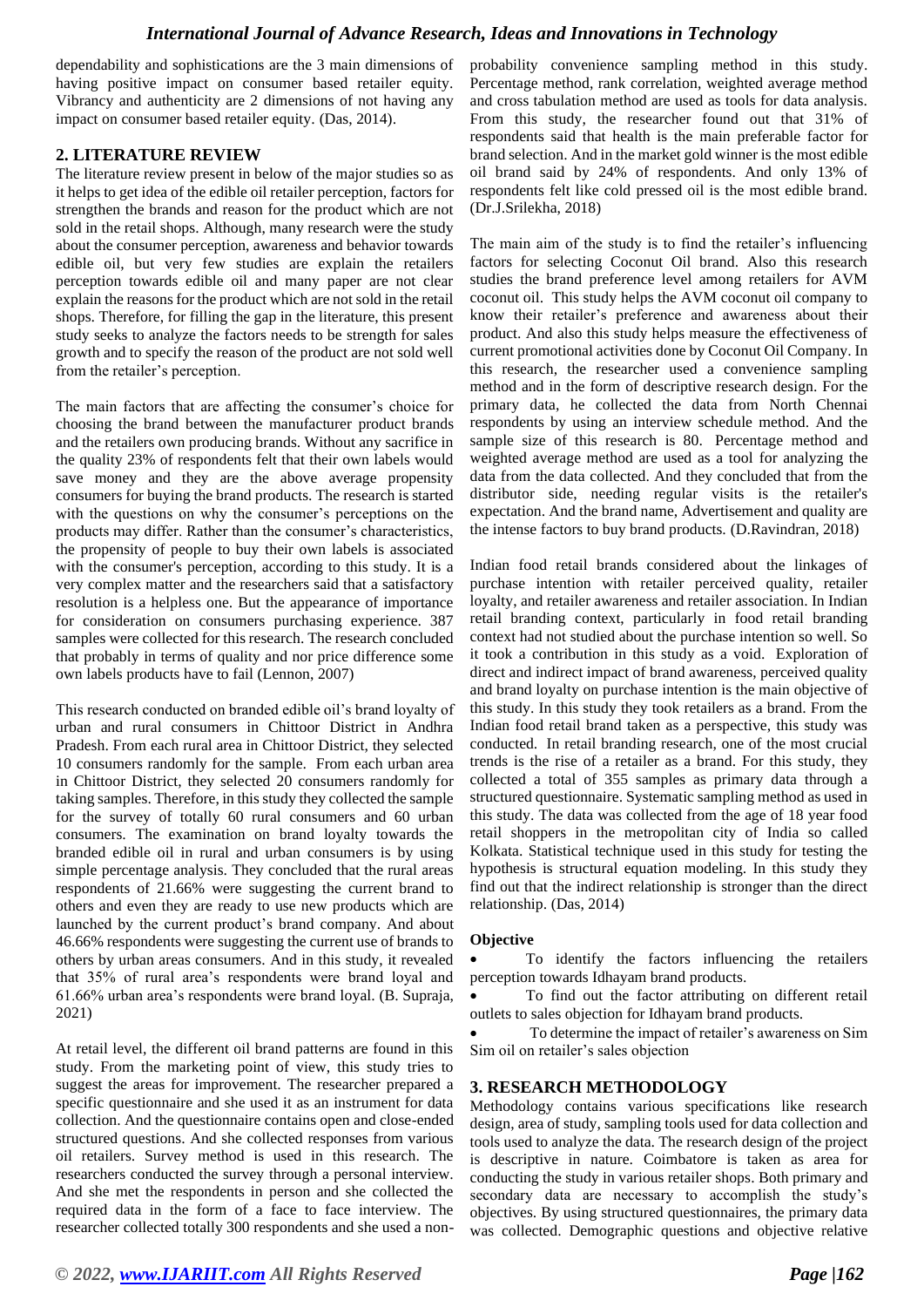# *International Journal of Advance Research, Ideas and Innovations in Technology*

questions take place in this questionnaire. Secondary data is collected from various journals, books, literature, websites and magazines. By using a well-structured questionnaire, the primary data was collected from various retail shops by direct survey method. The data collection instrument used in this study is structured questionnaire. Population size is unknown. The sample size is 181. Convenient sampling is the sampling method used for the study. Chi-square test, Regression analysis, correlation and Cronbach Alpha test are the tools used for analysis the data which are collected in the survey. Research Model:-



Hypothesis:-

1. There is a significance relationship between promotion and the retailer perception towards Idhayam oil brand product 2. There is a significance relationship between pricing and the retailer perception towards Idhayam oil brand product

3. There is a significance relationship between product's Sales objection and the retailer perception towards Idhayam oil brand product.

#### **4. DATA ANALYSIS AND INTERPRETATION:**

This test is used to measure the scale reliability and it measure the internal consistency of the Likert scale reading which are collected in the survey. Cronbach Alpha test, the result is gotten in 0.84 which is in between the value of 0.8-0.9. And it indicated that the result is "BETTER". Hence there is internal consistency between all the factors that are used in the questionnaire.

#### **1. Relationship between type of shops and sales objection factors:**

**Null Hypothesis:** There is no significance relationship between type of shops and sales objection factors

**Alternate Hypothesis:** There is significance relationship between type of shops and sales objection factors

**Table 1: Relationship between type of shops and sales objection factors**

| S.             | <b>Factors</b>                                                              | Asymptotic   | Null       |
|----------------|-----------------------------------------------------------------------------|--------------|------------|
| n <sub>0</sub> |                                                                             | significance | hypothesis |
|                | Types of<br>shops and<br>Customer<br>s are not<br>specifyin<br>the<br>brand | 0.049        | Rejected   |

The factors are Customers are not having awareness about the product, Customers are not specifying the brand while buying the product and Customers are not recommending us this are the factors considered in this study.

While observing the results of the chi square test shown in table 1, the Asymptotic Significance (0.049) is lesser than 0.05 (p<0.05). Therefore the null hypothesis is rejected that there is a significant relationship between the two variables. Hence it is found that the type of shops and sales objection factors (Customers are not specify the brand). The remaining factors have no relationship. According to the shop type, retailer's sales objection would varied.

#### **2. Relationship between Retailers having awareness about Sim Sim oil and sales objection factors:**

**Null Hypothesis:** There is no significance relationship between retailer's awareness

about Sim Sim oil and sales objection factors.

**Alternate Hypothesis:** There is significance between retailer's awareness about Sim Sim oil and sales objection factors.

| Table 2: Relationship between Retailers having awareness |  |
|----------------------------------------------------------|--|
| about Sim Sim oil and sales objection factors            |  |

| S<br>N<br>$\bf{0}$ | <b>Factors</b>                                                                                                       | <b>Asymptotic</b><br><b>Significance</b> | <b>Null</b><br><b>Hypothesis</b> |  |  |  |
|--------------------|----------------------------------------------------------------------------------------------------------------------|------------------------------------------|----------------------------------|--|--|--|
| 1                  | Retailer's<br>awareness<br>about Sim<br>Sim<br>oil<br>and<br>Customer<br>s are not<br>specifyin<br>the<br>g<br>brand | 0.022                                    | Rejected                         |  |  |  |

The factors are Customers are not having awareness about the product, Customers are not specifying the brand while buying the product and Customers are not recommending us this are the factors considered in this study.

While observing the results of the chi square test shown in the table 2, the Asymptotic Significance (0.022) is lesser than 0.05  $(p<0.05)$ . Therefore the null hypothesis is rejected that there is a significant relationship between the two variables. Hence it is found that the Retailers having awareness about Sim Sim oil (Customers are not specify the brand). The remaining factors have no relationship.

## **3. Correlation:**

**Table 3: Correlation**

| Aspects                                                                         | Correlation<br>Coefficient | Sig.  | Interpretatio<br>n          |  |  |
|---------------------------------------------------------------------------------|----------------------------|-------|-----------------------------|--|--|
| Pricing<br>Compared<br>to<br>other brand.<br>Idhayam<br>product price<br>is low | 0.28                       | 0.000 | Significant<br>Relationship |  |  |
| Lowering<br>the<br>price<br>may<br>influence new<br>customer                    | 0.2                        | 0.007 | Significant<br>Relationship |  |  |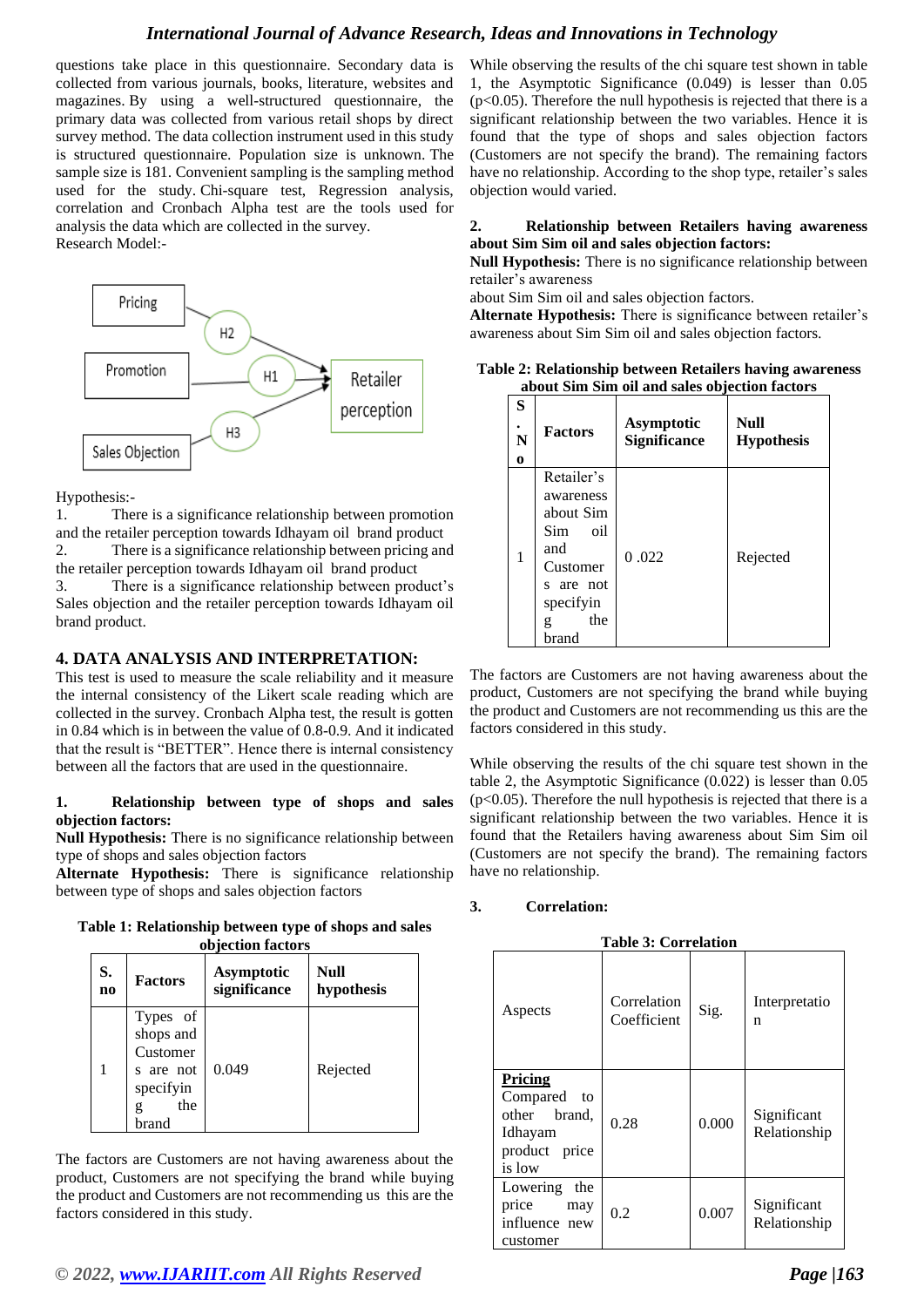| Customer feel<br>Idhayam                                                     | 0.28  | 0.000 | Significant<br>Relationship       |                     |                                                                                  | B       | Std.<br>Error | Beta                                                         |       |       |                           |
|------------------------------------------------------------------------------|-------|-------|-----------------------------------|---------------------|----------------------------------------------------------------------------------|---------|---------------|--------------------------------------------------------------|-------|-------|---------------------------|
| product price                                                                |       |       |                                   |                     |                                                                                  |         |               |                                                              |       |       |                           |
| is worthy<br><b>Promotion</b>                                                |       |       |                                   | Constant            |                                                                                  | 1.236   | .453          |                                                              | 2.731 | 0.007 |                           |
| Idhayam have<br>strong<br>promotional<br>campaign                            | 0.283 | 0.000 | Significanticing                  | brands,             | Relation Shippared to other<br>Idhayam<br>product price is low                   | 0.16    | 0.087         | 0.164                                                        | 1.848 | 0.046 | Significant<br>Relationsh |
| <b>Sales</b><br><b>Objection</b><br>Customer are                             | 0.461 | 0.000 | Relationshiptomer                 | Customer<br>Idhayam | feel<br>product<br>price is worthy                                               | $-0.22$ | 0.108         | $-0.181$                                                     | 2.047 | 0.042 | Significant<br>Relationsh |
| having<br>not<br>awareness<br>towards<br>Idhayam other<br>products           |       |       |                                   | having<br>towards   | Significantles objection<br>are<br>not<br>awareness<br>Idhayam<br>other products | 0.347   | 0.093         | 0.309                                                        | 3.741 | 0.000 | Significant<br>Relationsh |
| Customer are<br>not specifying<br>the<br>brand<br>while<br>buying<br>product | 0.361 | 0.000 | Significanecify<br>Relationshiple | Customer<br>product | are<br>not<br>the<br>brand<br>buying                                             | 0.15    | 0.114         | 0.114                                                        | 1.314 | 0.010 | Significant<br>Relationsh |
| Customer<br>are<br>not<br>recommend us                                       | 0.355 | 0.000 | Significant<br>Relationship       |                     | influencing edible oil.                                                          |         |               | From the table 3, it determines that the various factors are |       |       |                           |

From the table 3, it determines that the various factors are influencing edible oil.

# **Pricing:**

On Considering Pricing (Compared to other brand, Idhayam product price is low) there is Significant Positive Relationship with Retailers Preference. On Considering Pricing (Lowering the price may influence new customer) there is Significant Positive Relationship with Retailers Preference. On Considering Pricing (Customer feel Idhayam product price is worthy) there is Significant Positive Relationship with Retailers Preference.

# **Promotion:**

On Considering Promotion (Idhayam have strong promotional campaign) there is Significant Positive Relationship with Retailers Preference. On Considering Promotion (Price discounts provided is good) there is no Significant Positive Relationship with Retailers Preference.

# **Sales objection:**

On Considering Sales Objection (Customer are not having awareness towards Idhayam other products) there is Significant Positive Relationship with Retailers Preference. On Considering Sales Objection (Customer are not specify the brand while buying product) there is Significant Positive Relationship with Retailers Preference. On Considering Sales Objection (Customer are not recommend us) there is Significant Positive Relationship with Retailers Preference.

# **4. Regression:**

 $\sum_{n=1}^{\infty}$  Unstandardized

Coefficients

Regression test is used to show the association between retailer perception and other related factors of the respondents.

**Table 3: Regression**

Standardized

**Relationship between Pricing factors (**Compared to other brand, Idhayam product price is low**) and the Retailers Preference of Idhayam Products**.

## **Inference:**

In this analysis the Relationship result are Y=0.16X+1.236

Where, X= Pricing factors **(**Compared to other brand, Idhayam product price is low**)** of Idhayam Products.

Y= Retailer Preference of Idhayam Products.

Observing the above tables, it is evident that the value of the hypothesis which is lower than 0.05. So, the null hypothesis is Rejected and the alternate hypothesis is Accepted.  $(F = 8.426)$ . It is found that there is no significant relationship between the independent variable (Pricing factors (Compared to other brand, Idhayam product price is low**)**) and the dependent variable (Retailer Preference of Idhayam Products).

**Relationship between Pricing factors (**Customer feel Idhayam product price is worthy**) and the Retailers Preference of Idhayam Products**.

#### **Inference:**

In this analysis the Relationship result are Y=-0.22X+1.236

Where, X= Pricing factors **(**Customer feel Idhayam product price is worthy**)** of Idhayam Products.

Y= Retailer Preference of Idhayam Products.

 $\text{Coefficients}$  t Sig. Interpretation  $\text{trivial}$  variable (The dependent variable (Retailer Observing the above tables, it is evident that the value of the hypothesis which is lesser than 0.05. So, the null hypothesis is Rejected and the alternate hypothesis is Accepted.  $(F = 8.426)$ . It is found that there is significant relationship between the independent variable (Pricing factors (Customer feel Idhayam **Preference** of Idhayam Products).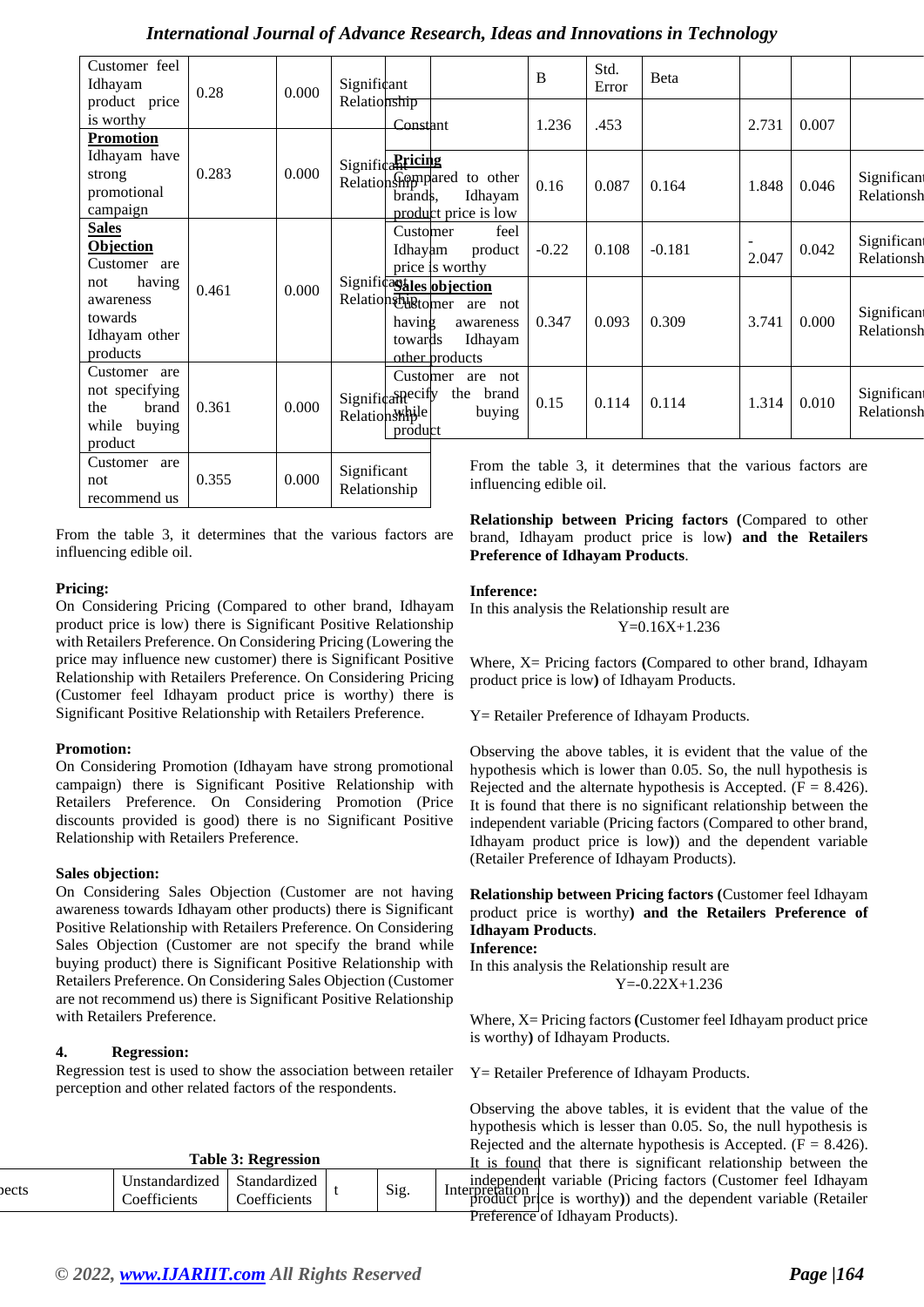**Relationship between Sales objection factors (**Customer are not having awareness towards Idhayam other products**) and the Retailers Preference of Idhayam Products**. **Inference:** 

In this analysis the Relationship result is: Y=0.347X+1.236

Where, X= Sales objection factors **(**Customer are not having awareness towards Idhayam other products**)** of Idhayam Products.

Y= Retailer Preference of Idhayam Products.

Observing the above tables, it is evident that the value of the hypothesis which is lesser than 0.05. So, the null hypothesis is Rejected and the alternate hypothesis is Accepted.  $(F = 8.426)$ . It is found that there is significant relationship between the independent variable (Sales objection factors (Customer are not having awareness towards Idhayam other products**)**) and the dependent variable (Retailer Preference of Idhayam Products).

**Relationship between Sales objection factors (**Customer are not specify the brand while buying product**) and the Retailers Preference of Idhayam Products**. **Inference:** 

In this analysis the Relationship result is: Y=0.15X+1.236

Where, X= Sales objection factors **(**Customer are not specify the brand while buying product**)** of Idhayam Products. Y= Retailer Preference of Idhayam Products.

Observing the above tables, it is evident that the value of the hypothesis which is lesser than 0.05. So, the null hypothesis is Rejected and the alternate hypothesis is Accepted.  $(F = 8.426)$ . It is found that there is no significant relationship between the independent variable (Sales objection factors (Customer are not specify the brand while buying product**)**) and the dependent variable (Retailer Preference of Idhayam Products).

# **5. RESULTS AND DISCUSSION**

#### ➢ **Factors influencing the retailer's perception towards Idhayam brand products.**

Simple Relationship model indicated that the retailer perception is dependent on customer are feel that Idhayam product price is low as well as Idhayam Product price is worthy. Simple Relationship model indicated that the retailer perception is dependent on customer are feel that Customer are not having awareness as well as Customer are not specifying the brand while buying product. Some retailers feel that the customers are not having awareness towards the Idhayam products because the customers are known to only Idhayam Gingelly oil and Mantra groundnut oil only. Majority of the retailers prefer that lowering the price can influence the new customer

#### ➢ **Factors attributing on different retail outlets to sales objection for Idhayam brand products:**

Significance relationship between type of shops and sales objection factors (Customers are not specify the brand) has been revealed. In various retail outlets, customers are not specifying the brand while they are buying the product is the main reason for the reduction in sales.

#### ➢ **Impact of awareness on Sim Sim oil on retailer's sales objection:**

Significant relationship between customer having awareness on Sim Sim oil and sales objection factors (Customers are not

specify the brand) has been revealed. Because majority of the retailers are not having awareness on Sim Sim oil which contributes to the reduction in sales due to not having awareness.

## **6. DISCUSSION**

Many of the retailers do not know about Sim Sim oil, which is one of the Idhayam brand products. The main reason is that the sales persons are not recommending the retailers about this product. For the Gingelly oil, most of the retailers give first preference to Idhayam Gingelly oil. In case of the Groundnut oil, Mantra becomes the first preference for the retailers. For the Appalam product, the retailers give first preference to Local brands. In the view of retailers, customer are looking for the brand while buying the products. Majority of the retailers remain unknown about the Hardil oil, which comes under one of the Idhayam brand products. Among the Idhayam products, Idhayam Gingelly oil is the mostly preferable product. Customers are not specifying the brand while they are buying the product is the main reason for the reduction in sales. Various advertising activity needs to be done for promoting their products. In various retail outlets, customers are not specifying the brand while they are buying the product is the main reason for the reduction in sales. Majority of the retailers are not having awareness on Sim Sim oil which contributes to the reduction in sales due to not having awareness.

## **7. REFERENCES**

- [1] B. Supraja, S. R. (2021). BRAND LOYALTY OF URBAN AND RURAL CONSUMERS TOWARDS BRANDED EDIBLE OILS IN CHITTOOR DISTRICT OF A.P. 18-25.
- [2] D.Ravindran. (2018). Retailers' Preference of Coconut Oil Brands - Distribution Perspective. International Journal of Commerce, 85–91.
- [3] Das, G. (2014). Linkages of retailer awareness,retailer association, retailer perceived quality and retailer loyalty with purchase intention:A study of Indian food retail brands. Journal of Retailing and Consumer Services, 284– 292.
- [4] Dr. B. REVATHY, A. A. (2017). A STUDY ON FACTORS INFLUENCING THE PREFERENCE OF EDIBLE OIL AMONG CONSUMERS IN TIRUNELVELI DISTRICT. Asia Pacific Journal of Research.
- [5] Dr. E. MUBARAK ALI, A. A. (2019). A STUDY ON CONSUMER PREFERENCE TOWARDS EDIBLE OIL IN TIRUCHIRAPPALLI DISTRICT. A JOURNAL OF COMPOSITION THEORY.
- [6] Dr.J.Srilekha. (2018). A STUDY ON EDIBLE OIL MARKET WITH SPECIAL REFERENCE TO COLD PRESSED OIL. International Conference on Emerging Trends in Management ICETM.
- [7] Gaanyesh Kulkarni, D. R. (2018). STUDY ON IMPACT OF SALES PROMOTION ON BRAND LOYALTY OF GENERATION-Z FOR EDIBLE OIL. International Research Journal of Marketing and Economics.
- [8] Gill, L. M. (2016). Purchase of branded commodity. British Food Journal.
- [9] Gopal Das, B. D. (2012). Impact of retailer personality on consumer-based retailer equity . Asia Pacific Journal of Marketing and Logistics.
- [10] Lennon, F. L. (2007). Factors Affecting Consumers' Choice between Manufacturer Brands and Retailer Own Labels. European Journal of Marketing.
- [11] Mohammad Falahat, C. S. (2018). BRAND LOYALTY AND DETERMINATES OF PERCEIVED QUALITY